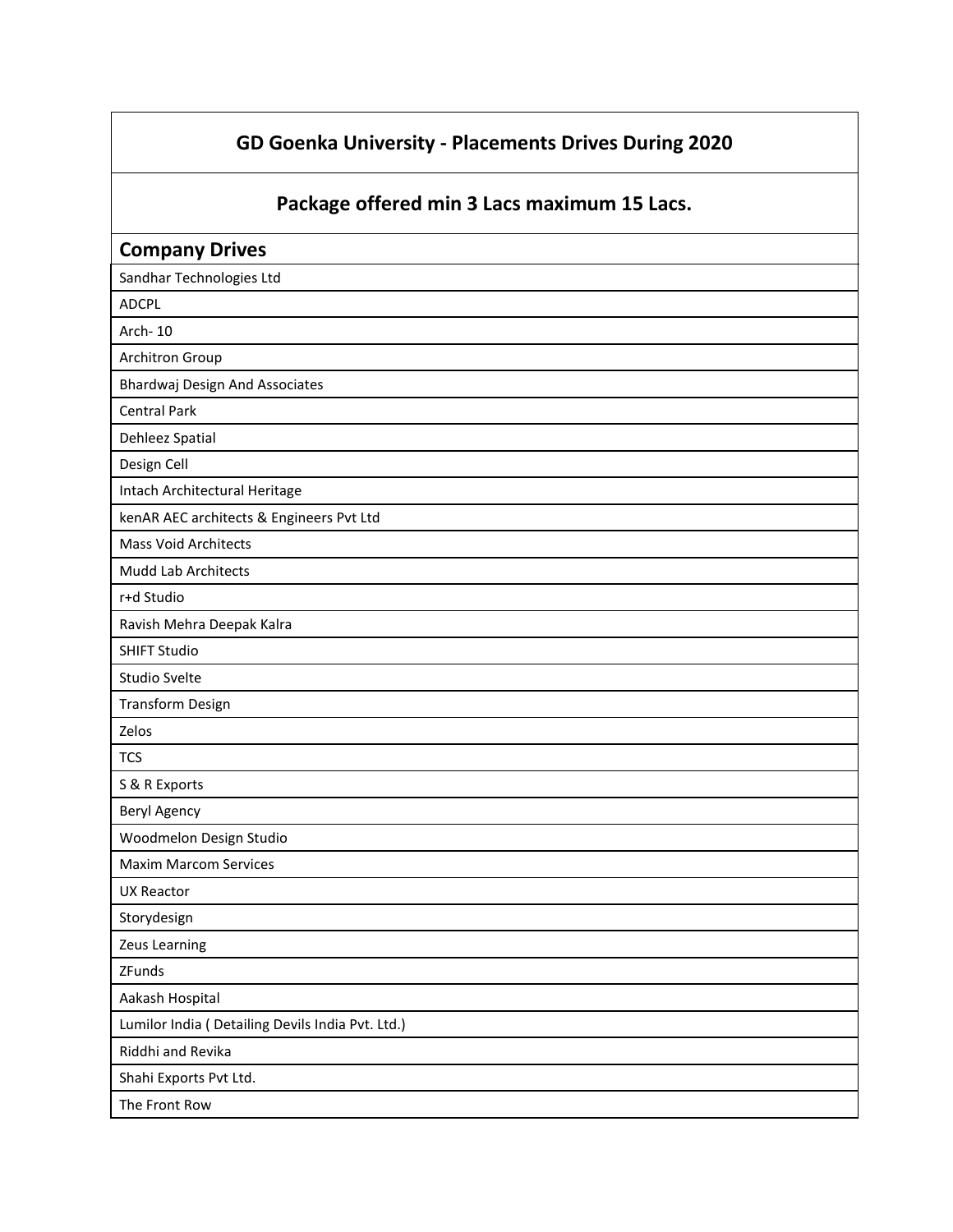| Arch10 Design Consultants                         |
|---------------------------------------------------|
| Karma Interiors                                   |
| <b>MADS Creations</b>                             |
| <b>PRAAHI Designs</b>                             |
| <b>Scoop Holdings</b>                             |
| <b>Wagma Designs</b>                              |
| Redesign Group                                    |
| <b>Essentia Environments</b>                      |
| Sandesh Interior Designers                        |
| A Wooden Story                                    |
| Mehidpurwala Furniture                            |
| Pebels                                            |
| Savhera Wellness Pvt Ltd.                         |
| Things Go Social                                  |
| GD Goenka High School                             |
| GD Goenka World School                            |
| Pathways School                                   |
| Aculife Healthcare Pvt Ltd                        |
| AIMIL PHARMACEUTICALS (INDIA) LTD                 |
| Apollo Hospitals Enterprise Ltd (Apollo Pharmacy) |
| Artemis Hospitals                                 |
| <b>Belco Pharma</b>                               |
| Cordlife Sciences India Pvt Ltd                   |
| Cryoviva                                          |
| Jay Formulation Ltd                               |
| Knoll Healthcare                                  |
| LifeCell International Pvt Ltd                    |
| Ypsomed India Pvt Ltd                             |
| Zydus Cadila Healthcare                           |
| Jasper Colin Research Pvt. Ltd.                   |
| Alembic Pharmaceutical Limited                    |
| KlinicApp                                         |
| <b>Gracure Pharmaceutical Ltd</b>                 |
| <b>Pulses HealthTech</b>                          |
| <b>SRL Diagnostic</b>                             |
| Decimal Technologies                              |
|                                                   |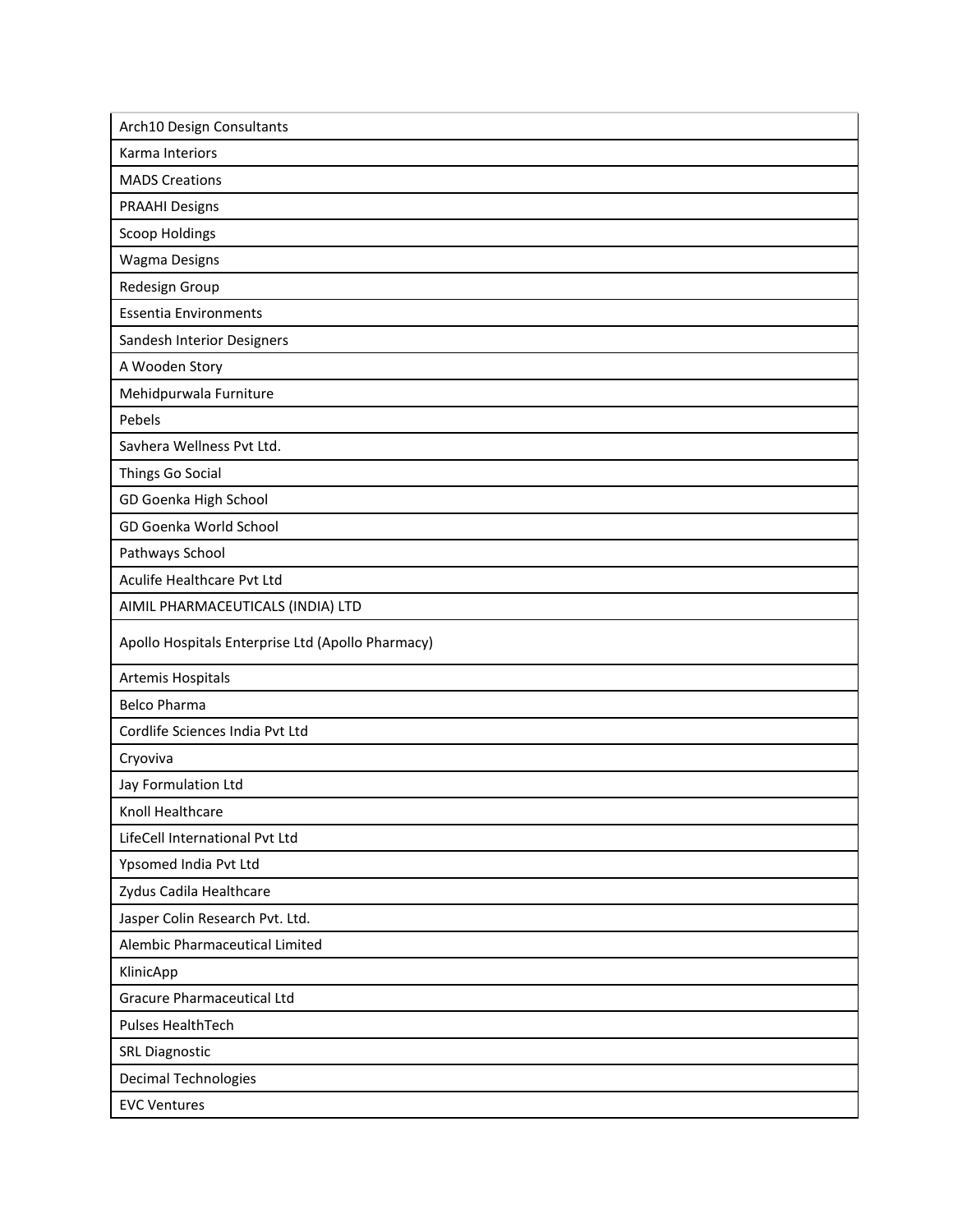| Acadecraft                                            |
|-------------------------------------------------------|
| Truechip                                              |
| <b>ELEATION</b>                                       |
| VE Commercial Vehicles Ltd.                           |
| Gemini Solutions Pvt Ltd                              |
| Hitachi Consulting                                    |
| Nineleaps                                             |
| To The New                                            |
| Cognizant                                             |
| WileyNXT                                              |
| <b>MG Motors</b>                                      |
| Imperial Techsol Pvt Ltd                              |
| Slipco Constructon                                    |
| TOP Surveying (India) Pvt. Ltd                        |
| Vansh Construction                                    |
| Dudhi Industries Pvt Ltd.                             |
| Regalo Kitchens pvt Itd                               |
| Kalindee Rail Nirman Ltd (Adventz)                    |
| Maharani Innovative Paints Pvt Ltd.                   |
| 360 Degree Cloud Technology Pvt Ltd                   |
| All E Technology                                      |
| <b>Astrea IT Services</b>                             |
| ATLANTA ENERGY & E-CHARGEUP SOLUTIONS PRIVATE LIMITED |
| CauseCode Technologies Pvt Ltd                        |
| Chalo                                                 |
| Chicmic                                               |
| <b>Color Tokens</b>                                   |
| DarwinBox Digital Solution                            |
| Hanu Software                                         |
| LeewayHeartz                                          |
| Meta Design Solution                                  |
| Mind Your Fleet                                       |
| <b>NCR Corporation</b>                                |
| <b>NIIT Technologies</b>                              |
| Nirvana Solutions                                     |
| QA Infotech                                           |
| Quovantis Technologies                                |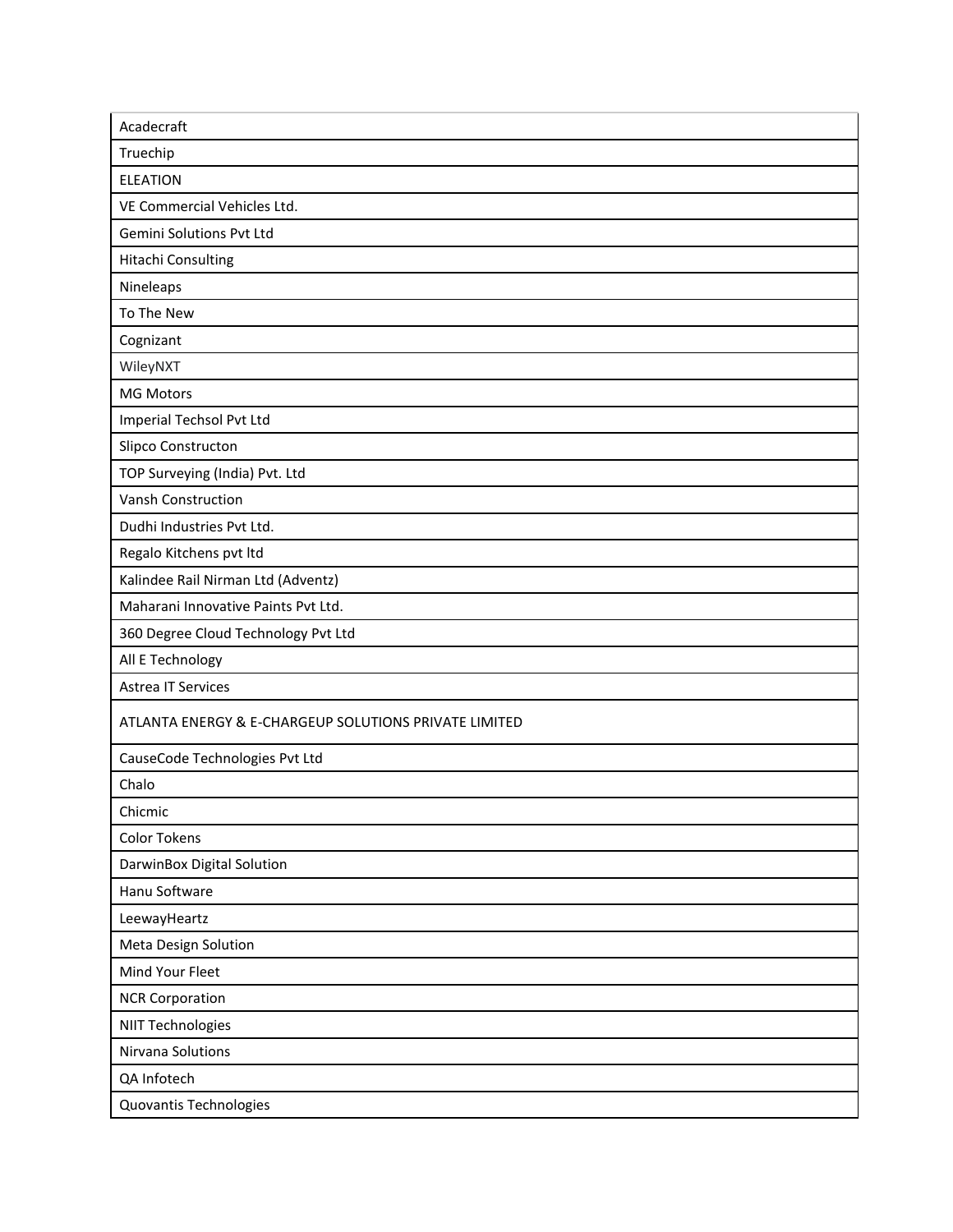| S&P Capital IQ (India) Pvt. Ltd          |
|------------------------------------------|
| Saas Labs                                |
| Sagacious Research                       |
| Sopra Steria                             |
| <b>Stratbeans Consulting Pvt Ltd</b>     |
| Teksystems Global Services               |
| Thinksys                                 |
| Traveloka                                |
| Value Prospect Consulting                |
| <b>Velocity Software</b>                 |
| Virtusa                                  |
| West Agile Labs                          |
| Xceedance                                |
| Softyf                                   |
| Adobe Codevita                           |
| <b>Silverpeak Global</b>                 |
| Humonics Global Pvt Ltd.                 |
| iAugmentor Labs Pvt. Ltd.                |
| VDoIT                                    |
| 10 Times                                 |
| Atos Syntel                              |
| BookMySeat                               |
| Upgrad                                   |
| <b>Goldman Sachs</b>                     |
| Infosys                                  |
| <b>Tata Consultancy Services</b>         |
| <b>Byjus</b>                             |
| <b>CVENT</b>                             |
| Jaro Education                           |
| ZIGRAM                                   |
| Wipro                                    |
| Delhivery                                |
| TechSci Research Pvt. Ltd                |
| Optum (Part of United health Group)      |
| Handy Online Solutions Pvt Ltd. (OnGrid) |
| Ucertify                                 |
| Wunderman Thompson                       |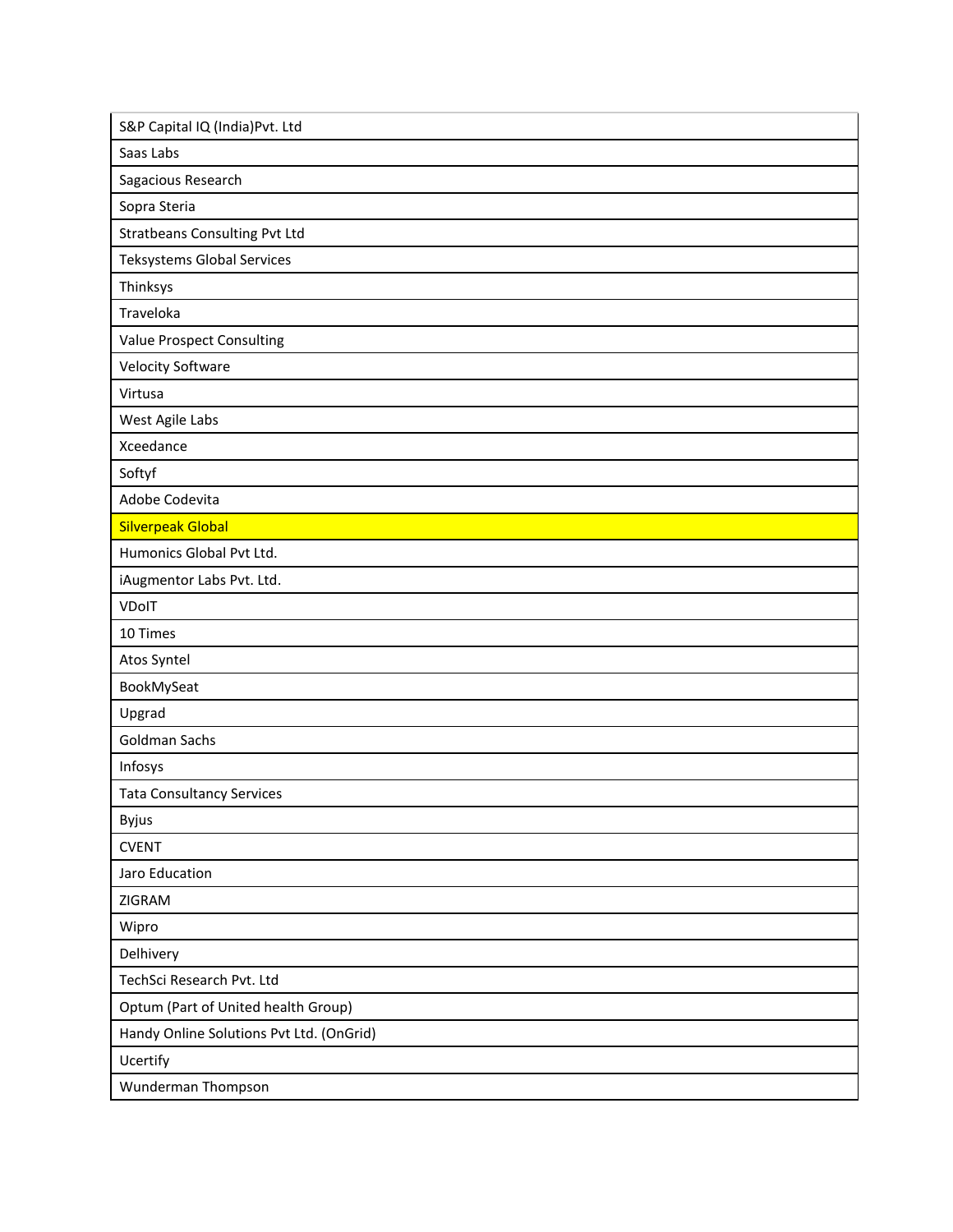| Yeag Technology                                    |
|----------------------------------------------------|
| <b>Contata Solutions</b>                           |
| <b>JUSPAY</b>                                      |
| SkillSanta                                         |
| Vidooly                                            |
| Virtusa (Pool Campus)                              |
| <b>VVDN Technology</b>                             |
| Pratian Technology                                 |
| Yamaha Motor Solution India Pvt Ltd                |
| Nagarro Software Pvt Ltd                           |
| Dyson                                              |
| Online 24x7                                        |
| <b>Podar Education Netwrok</b>                     |
| Pinnacle Capital Solutions Private Limited(PinCap) |
| Incedo                                             |
| Incedo                                             |
| ThoughtWorks                                       |
| Technofast Consulting Solutions Pvt Ltd            |
| RGF Professional Recruitment India                 |
| <b>CINIF Technologies</b>                          |
| TransAsia Bio Medicals Ltd                         |
| <b>Effectual Services</b>                          |
| Nikkypore Filtration Systems Pvt. Ltd              |
| <b>DTDC</b>                                        |
| Eleation                                           |
| RustX                                              |
| <b>CNH Industrial</b>                              |
| Techjockey                                         |
| Absolute Data                                      |
| Hitech Enviro Engineers & Consultants Pvt Ltd      |
| Sanmar Group                                       |
| Sunbeam Auto                                       |
| Prima Telecom Limited                              |
| Byjus                                              |
| Cisco                                              |
| Knoldus                                            |
| FourKites                                          |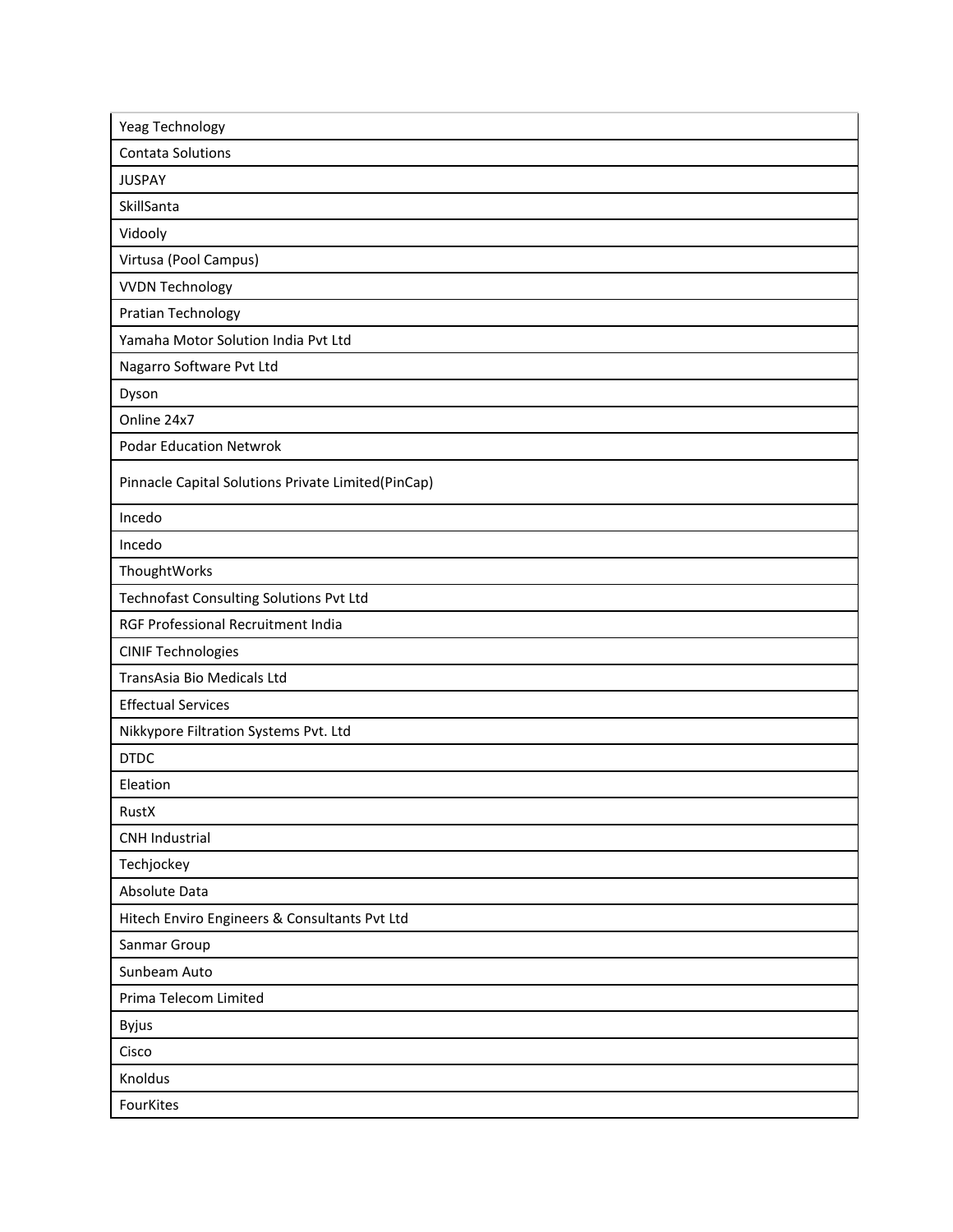| Damco                                     |
|-------------------------------------------|
| Accolite Software India Pvt Ltd           |
| Schoogle (TGES)                           |
| The Oberoi Hotels                         |
| NIIT-WIPRO                                |
| Asahi Glass India Ltd.                    |
| Deloitte                                  |
| Infozech                                  |
| LeewayHertz                               |
| LeewayHertz                               |
| Infosys                                   |
| Roseate House                             |
| Pathkind                                  |
| Aakash Hospital                           |
| Fortis Healthcare Limited, Shalimar Bagh  |
| Pal Physiotherepy                         |
| Nutrilife India                           |
| Agro Star                                 |
| Jain Farm Fresh                           |
| Swasth Aahar                              |
| Six Red Marbles Learning Pvt. Ltd.        |
| Reachlaw Ltd.                             |
| Savannah Seeds Pvt Ltd                    |
| <b>CSS Corp</b>                           |
| Brand Bazooka Advertising Pvt. Ltd.       |
| India Didatics Association                |
| <b>Scroll Mantra</b>                      |
| Creative Group                            |
| Khushi Advertising Ideas Pvt. Ltd.        |
| Mnemonic Education and Overseas Admission |
| White Thoughts & Branding                 |
| Eleven INC                                |
| <b>Tata Consultancy Services</b>          |
| (Infoedge) Naukri.Com                     |
| Adies Global Human Capital Solutions      |
| Allan Lloyds Group                        |
| <b>American Express</b>                   |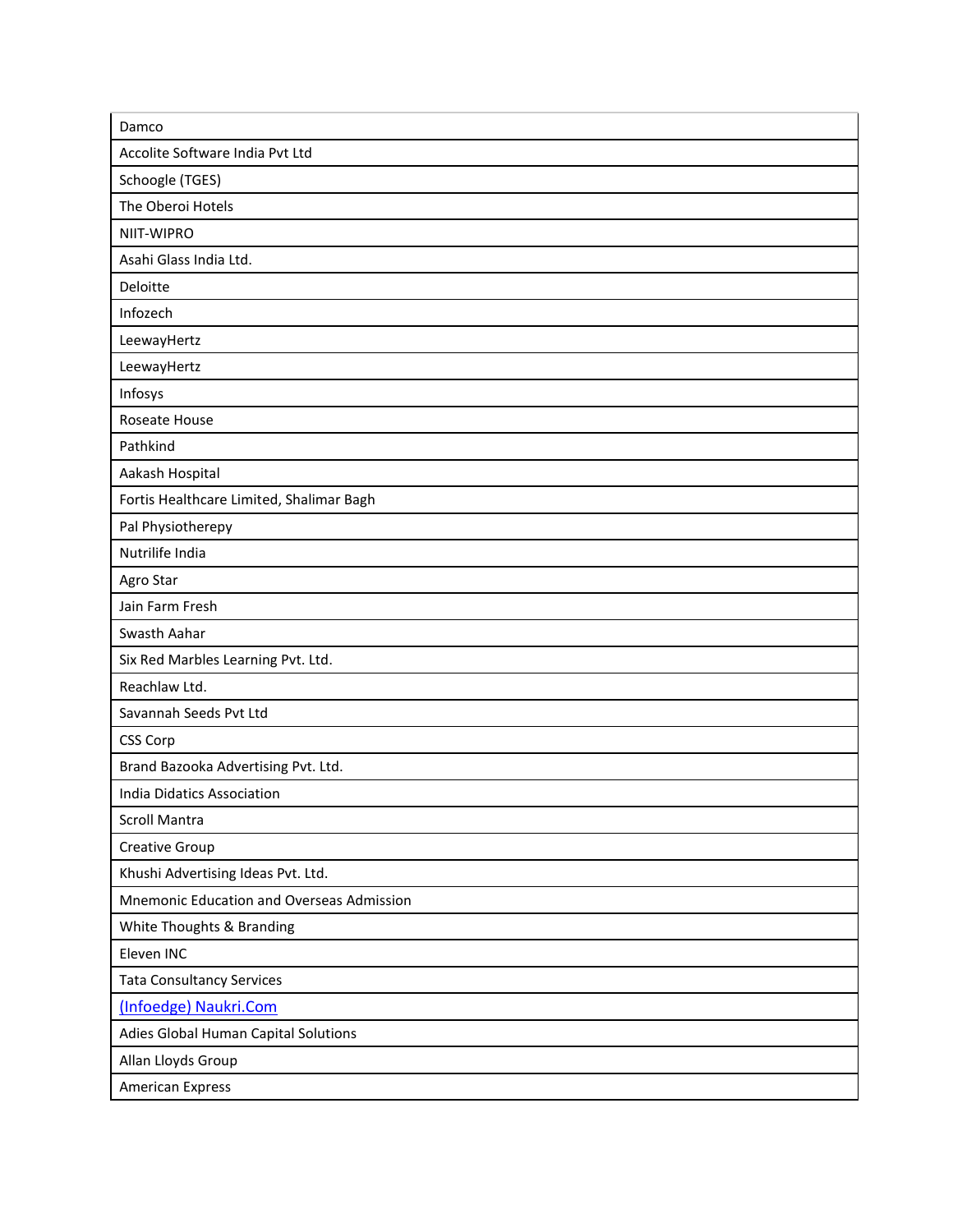| <b>Baby Destination</b>                             |
|-----------------------------------------------------|
| <b>Berger Paints</b>                                |
| Book My Forex                                       |
| Chola People and Marketing Services Private Limited |
| Cvent                                               |
| EazyDiner Pvt Ltd                                   |
| Edoofa                                              |
| Elite Landbase                                      |
| Entab Infotech Pvt Ltd                              |
| FinEdge Advisory Pvt Ltd                            |
| Franchise India Holdings Limited                    |
| Green Tree Advisory Services Pvt Ltd                |
| Hanu Software                                       |
| <b>HDFC Life</b>                                    |
| Home First Finance Company                          |
| <b>ICICI Bank</b>                                   |
| <b>ICICI Bank</b>                                   |
| <b>IndusInd Bank</b>                                |
| Ingersoll Rand                                      |
| Ingram Micro Pvt Ltd                                |
| Intec Infra Technologies Pvt. Ltd                   |
| <b>ITC</b>                                          |
| Jasper Colin Research Pvt. Ltd.                     |
| Kotak Life                                          |
| Kotak life Insurance                                |
| Ladder India                                        |
| Lido Learning                                       |
| Lloyds Venture                                      |
| LT Foods                                            |
| Magicbricks                                         |
| Mansukh Group                                       |
| Marasim Digital                                     |
| <b>MOMB BELIEF</b>                                  |
| Moody's Analytics Knowledge Services                |
| Nagarro Software Pvt Ltd                            |
| Nopaperforms pvt ltd                                |
| <b>OPPO Mobiles</b>                                 |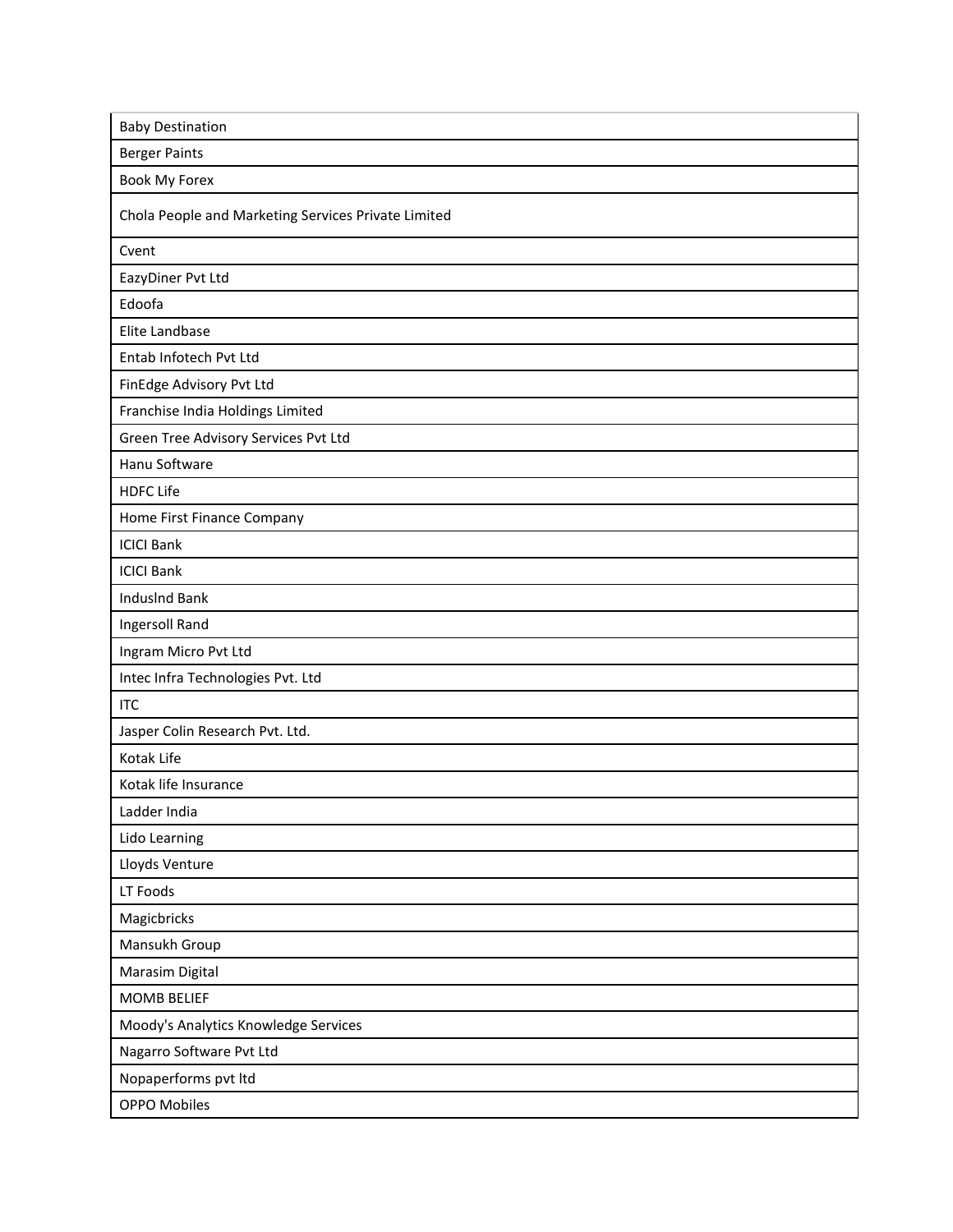| Percept Knorigin                          |
|-------------------------------------------|
| Planet Spark                              |
| Posist Technologies Pvt Ltd               |
| Praxis Home Retail Limited (Future Group) |
| Protiviti Consulting Pvt Ltd              |
| <b>Real Time Data Services</b>            |
| Regalo Kitchens pvt Itd                   |
| Screen Magic Mobile Media Pvt Ltd.        |
| Shippigo                                  |
| Silverskills Pvt Ltd                      |
| <b>SMC Global Securities Ltd</b>          |
| Spectrum Talent Management                |
| Square Yards                              |
| Square Yards- International               |
| Takshashila                               |
| <b>Team Computers</b>                     |
| <b>Third Sector Partners</b>              |
| Triveni Almirah                           |
| <b>UAA Digital Media</b>                  |
| Ulysta Engineering Services Pvt Ltd.      |
| Updater Services Pvt. Ltd.                |
| <b>VFN Group</b>                          |
| WNS Global Services Pvt Ltd               |
| World Phone Internet Services Pvt. Ltd    |
| Xceedance                                 |
| <b>Kisan Netwoks</b>                      |
| Eazydiner pvt Ltd                         |
| <b>VRS Foods</b>                          |
| <b>Tata Consultancy Services</b>          |
| Infollion Research Services Pvt Ltd.      |
| <b>ARM Worldwide</b>                      |
| Asahi Glass India Ltd.                    |
| <b>IIFL Finance Ltd.</b>                  |
| Pin Click                                 |
| The Leading Solutions                     |
| <b>Real Time Data Services</b>            |
| My Gate                                   |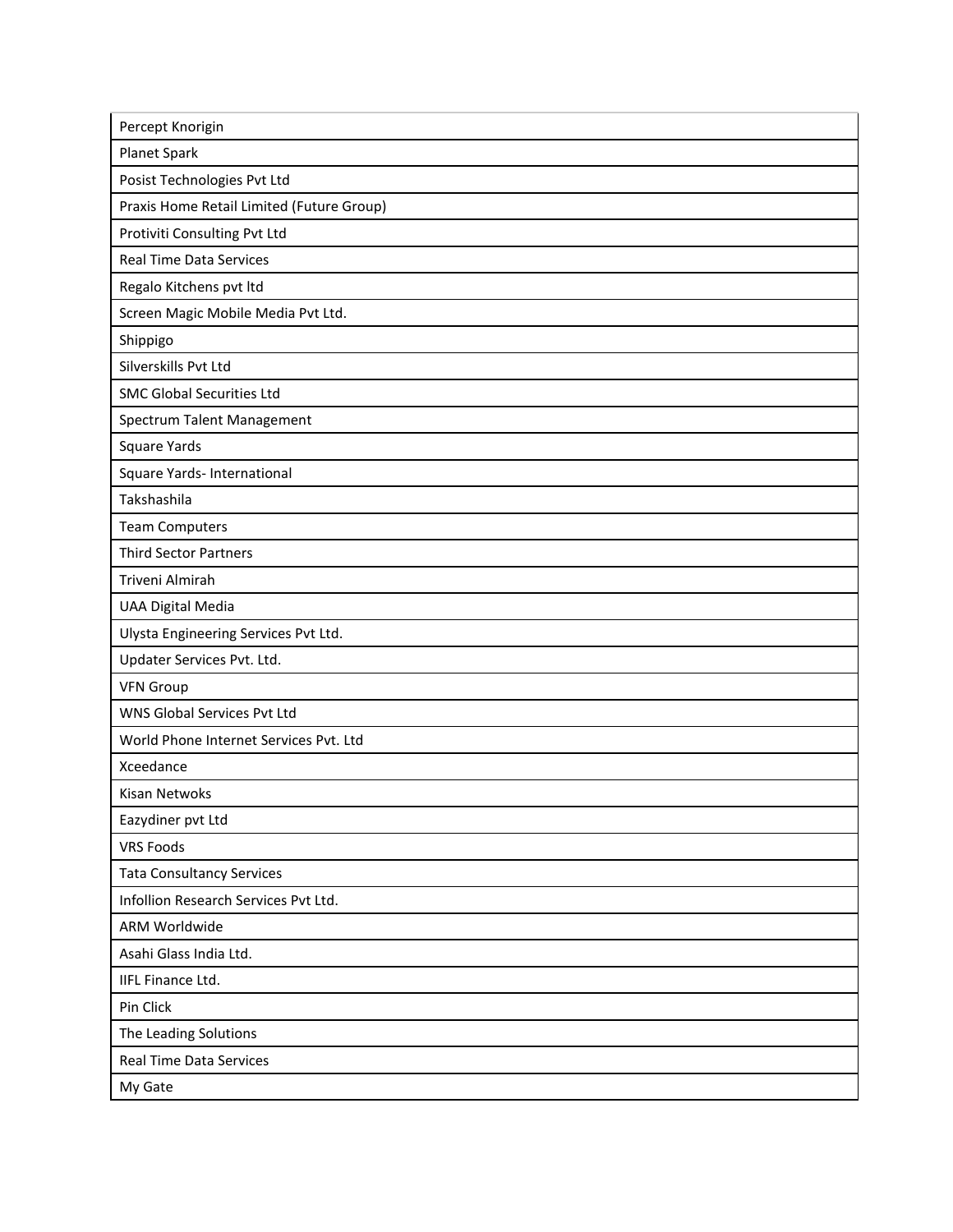| <b>PUMA</b>                            |
|----------------------------------------|
| <b>ZYCUS</b>                           |
| Aditya Birla Health Insurance Co.Ltd   |
| Proptiger                              |
| Lido Learning                          |
| Ceasefire                              |
| <b>XL Dynamics</b>                     |
| Absolutedata                           |
| Praedico Global Research Pvt. Ltd.     |
| Sona Core                              |
| Urbanclap                              |
| <b>Wazir Advisors</b>                  |
| Planet Spark                           |
| <b>IBM India</b>                       |
| Tommy Hilfiger                         |
| Decathlon                              |
| <b>Synergy Consultants</b>             |
| Toppr Technologies Pvt Ltd             |
| <b>Byjus</b>                           |
| Khimji Ramdas                          |
| Axis Bank                              |
| AAJ Enterprises Pvt. Ltd               |
| Transport Corporation of India (TCI)   |
| <b>Unison International Consulting</b> |
| Square Yards                           |
| <b>Extramarks Education</b>            |
| The RASICH Group                       |
| <b>Postcard Hotels</b>                 |
| <b>Decision Point Pvt Ltd</b>          |
| <b>Bank Dart</b>                       |
| clasis Law                             |
| Integreon                              |
| IpLeaders                              |
| Just Law                               |
| Kamal Gupta & Associates               |
| Kher and Kher Law Offices              |
| King Stubb & Kasiva                    |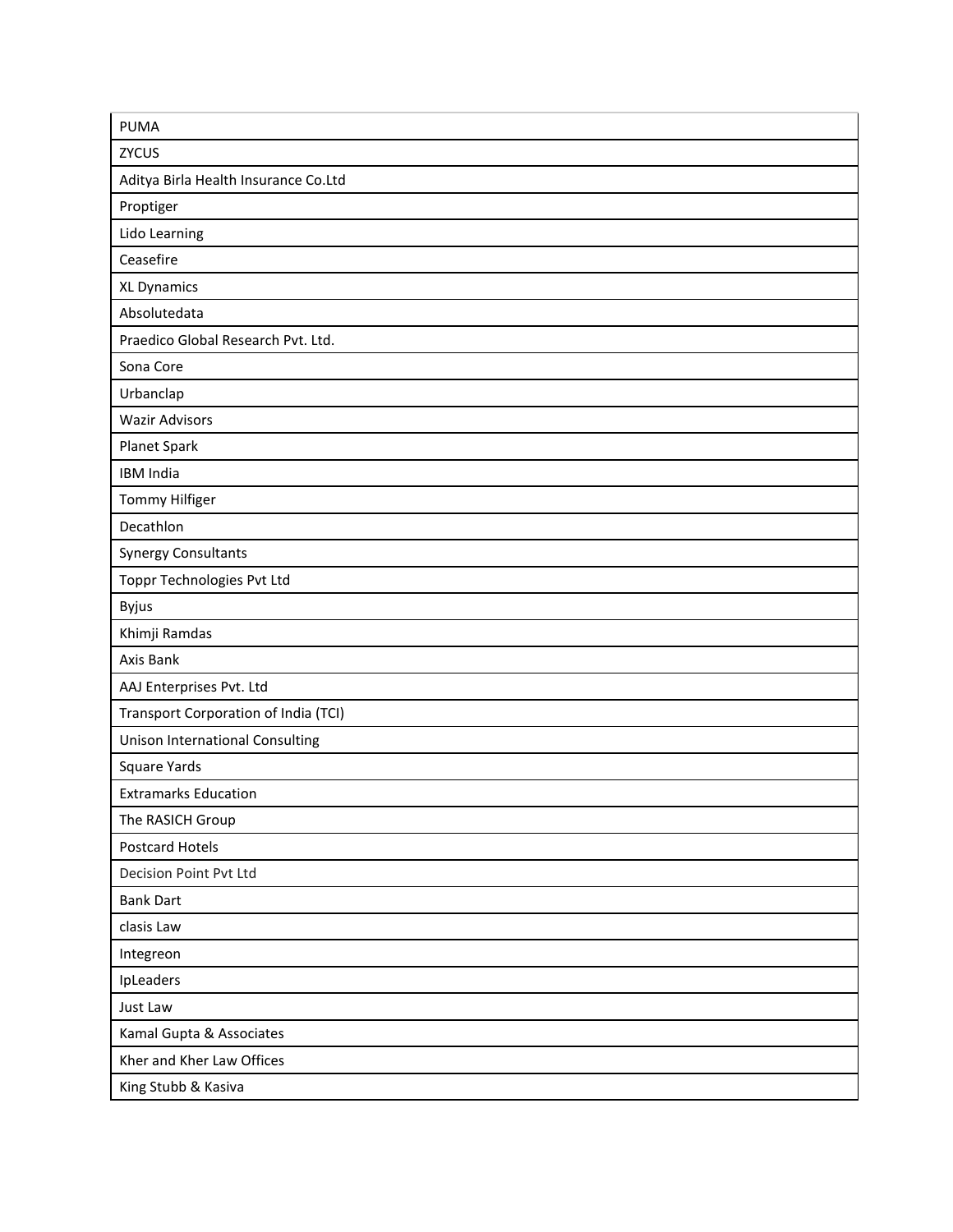| <b>KRISHNA &amp; SAURASTRI ASSOCIATES LLP</b> |
|-----------------------------------------------|
| Law Juno                                      |
| Legitquest                                    |
| MG Law Affiliates                             |
| Nandwani & Associates                         |
| PAV Law                                       |
| Ricky Chopra International Counsels           |
| Singh & Associates                            |
| <b>SNG &amp; Partners</b>                     |
| SS Rana & Co                                  |
| <b>Trans India Law Associates</b>             |
| Troikaa Pharmaceuticals Ltd.                  |
| Tuli & Company                                |
| Wadhwa Law Offices                            |
| Ornaz Jewellery Pvt Ltd                       |
| Shaine Lex Advisors LLP                       |
| <b>Oracle Corporation</b>                     |
| Skill Development Counsil of India            |
| Genx info technologies Pvt. Ltd.              |
| ZunRoof Tech Private Limited                  |
| Wipro HR Services                             |
| <b>Wipro HR Services</b>                      |
| To The New                                    |
| Pipetech Engineering Solutions Pvt Itd        |
| Amazon India                                  |
| <b>Trezor Elevator</b>                        |
| Prateek Group                                 |
| Visible Alpha Solutions India Private Limited |
| Tripaksha Litigation                          |
| Imarti Media                                  |
| Rashich Group (TRG)                           |
| Zenova Bio Nutrition Pvt Ltd                  |
| Nopaperforms pvt ltd                          |
| UrbanRoots                                    |
| Optum (Part of United health Group)           |
| Janani Foods                                  |
| Viridian Red Group                            |